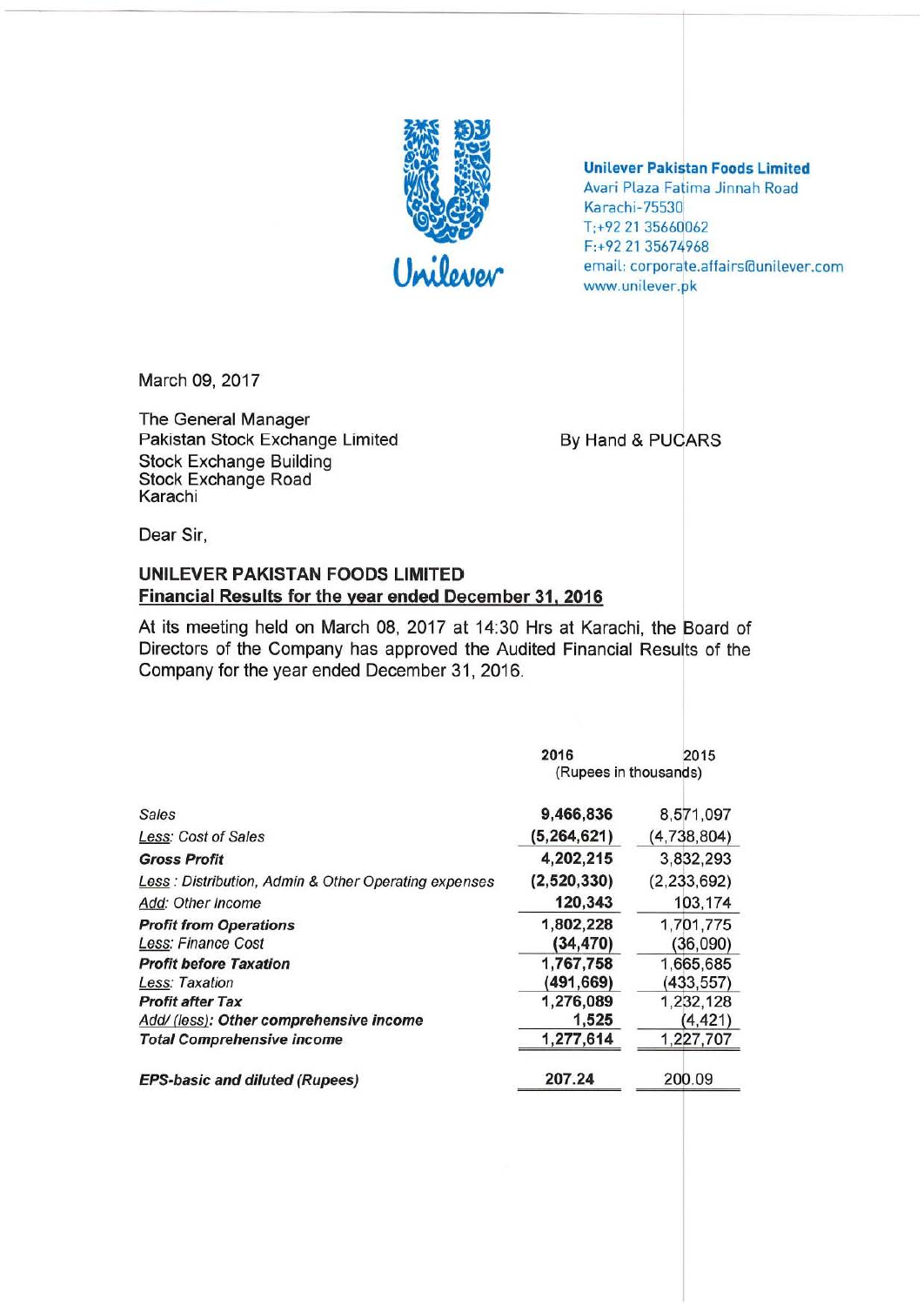

Unilever Pakistan Foods limited Avari Plaza Fatima Jinnah Road Karachi-75530 T,+92 21 35660062 F:+92 21 35674968 email: corporate.affairs@unilever.com www.unilever.pk

### FINAL DIVIDEND

In view of the financial results for the year 2016, the Directors have recommended a final cash dividend of Rs.278.00 i.e. ( 2,780%) per ordinary share of RS.10/- each; in addition to the Interim dividend of RS.90.97 per ordinary share, already paid during the year. The total dividend for the year 2016 amounts to Rs. 368.97 (2015: Rs.150.00) per ordinary share. This will be payable to the Members on the number of ordinary shares held by them at the close of business on April 06, 2017.

# CLOSURE OF SHARE TRANSFER BOOKS

The Share Transfer Books of the Company will be closed from April 07, 2017 to April 13, 2017 (both days inclusive) to determine the entitlement for the final dividend. The books will re-open on April 14, 2017. Transfers in good order, received at the Company's Share Registration Office, Central Depository Company of Pakistan Limited, Share Registrar Department, CDC House, 99-B, Block-B, S.M.C.H.S., Main Shahra-e-Faisal, Karachi - 74400 by the close of business on April 06, 2017 will be treated in time for the purpose of payment of Final Dividend to the transferees.

## ANNUAL GENERAL MEETING

The Board has approved the convening of the next Shareholders Annual General Meeting for April 13, 2017 at 03.00 p.m. in Karachi.

## FUTURE OUTLOOK

Despite economic challenges, the business has continued to deliver profitable growth. The future outlook of the business is positive. We will plan to overcome any challenges through a combination of superior consumer understanding, global expertise and R&D capability, powerful innovations and world class customer service. Our brands will remain our biggest strength as we continue to provide better value to meet consumers' everyday needs. To